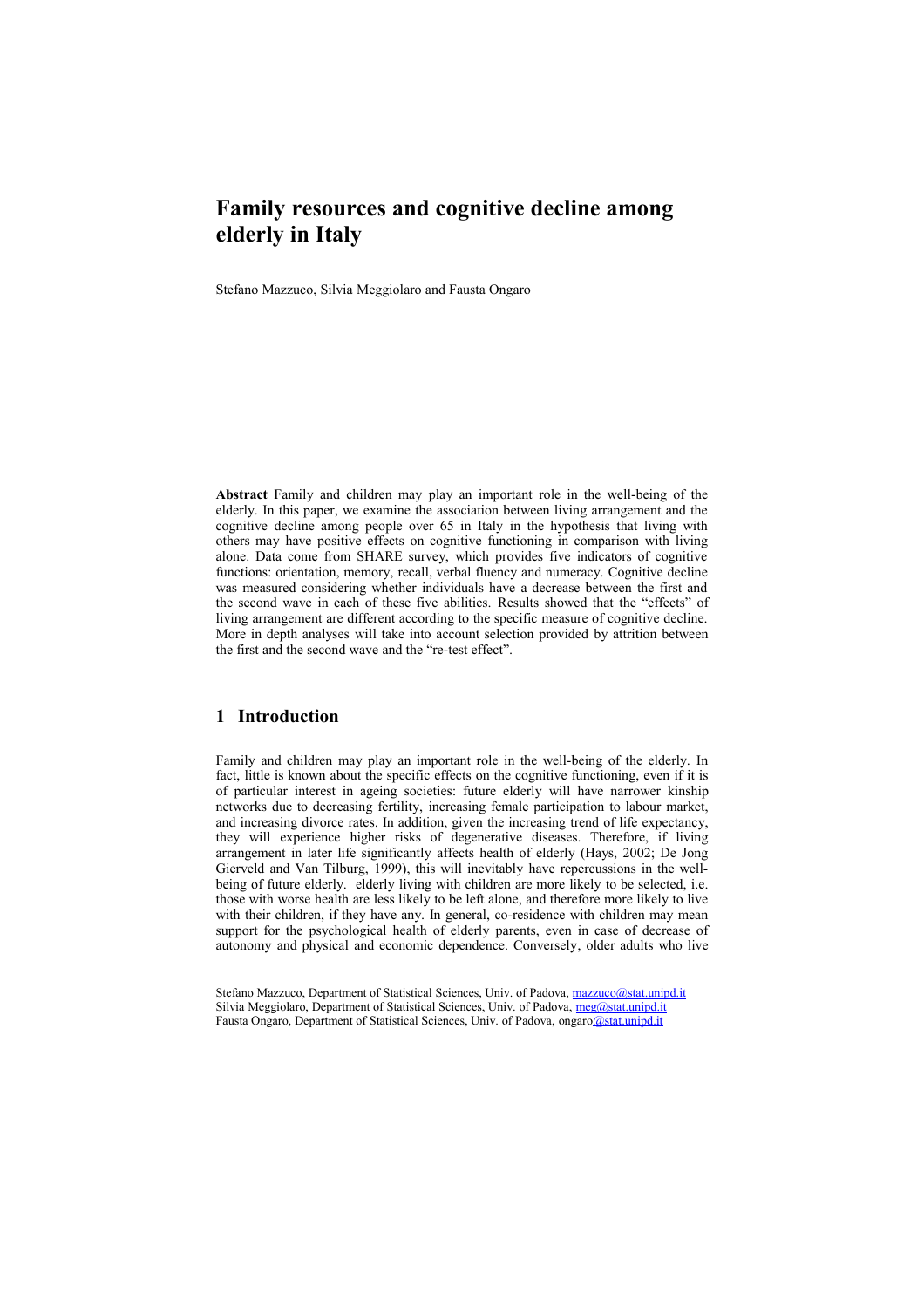alone may be more vulnerable to psychological and physical well-being decline (Kharicha et al., 2007).

In this light, we examine the association between living arrangement and the cognitive decline among people over 65 in a context, such as Italian one, characterized by strong family ties and, at the same time, a particularly old age structure.

### **2 Data and methods**

Data used in this paper are taken from the first two waves of the Survey of Health, Ageing, and Retirement in Europe (SHARE) in 2004 and 2006/2007. SHARE provides longitudinal information on health and socio-economic status, and social and family networks of non-instituzionalized adults aged 50 or over representing the various European regions (Börsch-Supan et al., 2005).

Five different measures for cognitive functions are available: orientation (measuring orientation for time), memory and recall (ability of recalling some words from a list), verbal fluency (indicator of executive function), and numeracy (ability to perform numerical operations).

Cognitive decline was measured considering whether there is a decrease or not in each of the five indicators of ability for individuals aged 65 or over between the first and the second wave. In the first wave of SHARE, the Italian sample of individuals aged 65 or over consisted of 1,123 individuals: the present paper focuses on 770 individuals (68.6%) still alive in the second wave (49 individuals died before the second wave, and 304 individuals have not been re-interviewed, but we do not why).

#### **3 Results**

Table 1 reports the percentages of individuals with cognitive decline in different abilities according to the living arrangement in 2004 (35 individuals living in other family forms were excluded due to their small sample size). In these descriptive analyses, the "effects" of living arrangement seem to be different according to the specific measure of cognitive decline. Individuals living alone show the highest decline in cognitive abilities such as orientation, recall and numeracy; but, the opposite happens for some other abilities, such as memory and verbal fluency, for which individuals living alone show the lowest decline. Intermediate situations characterized elderly living only with their partners.

**Table 1:** Percentages of elderly with cognitive decline in different abilities by living arrangement

|               | Orientation | Memory | Recall | Verbal fluency | Numeracy |
|---------------|-------------|--------|--------|----------------|----------|
| Alone         | 19.4        | 319    | 38.5   | 35.3           | 28.2     |
| Couple alone  | 17.1        | 33.1   | 33.6   | 41.9           | 24.7     |
| With children | 10.9        | 371    | 32.9   | 45.3           | 26.7     |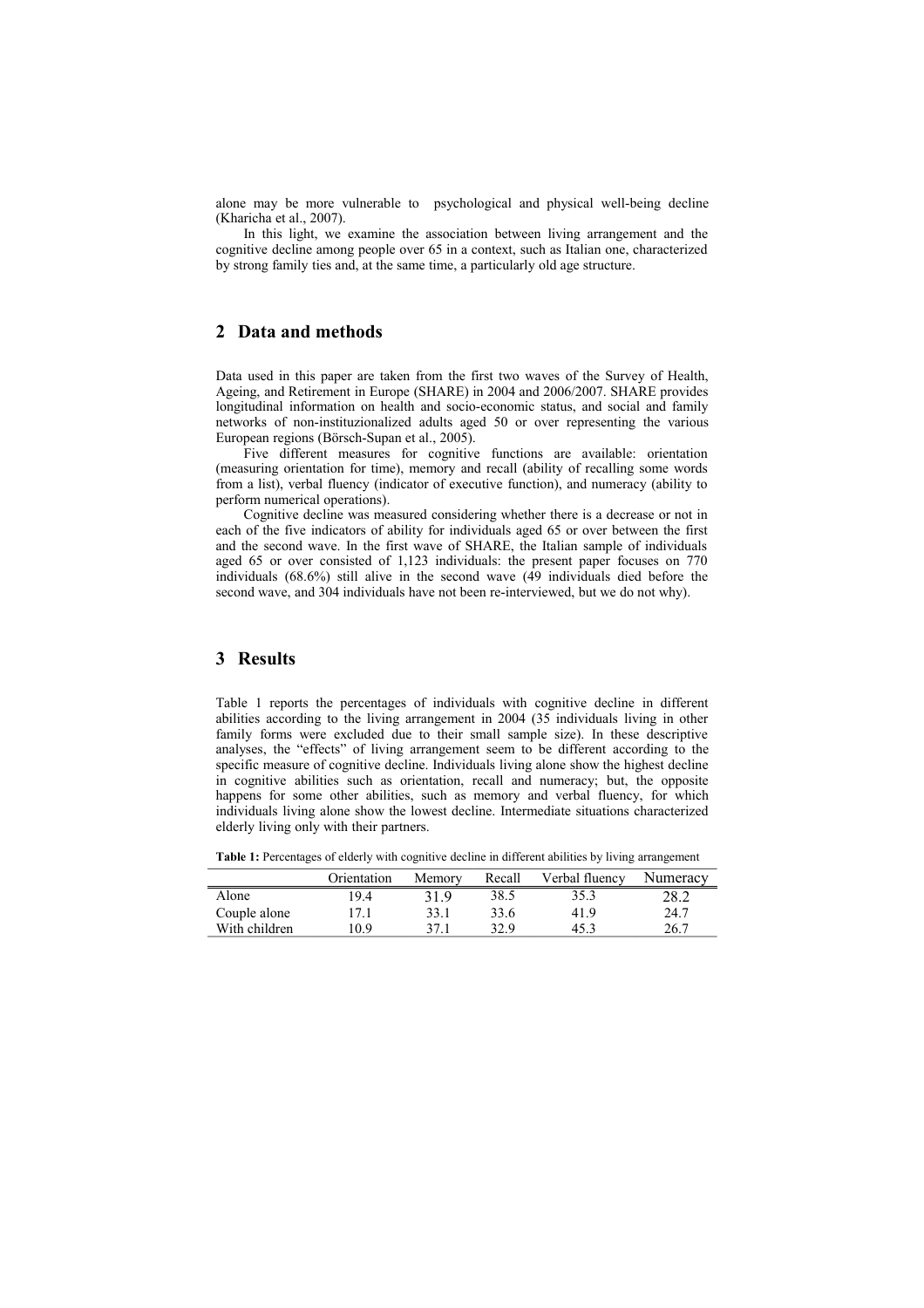Clearly, these descriptive results do not control for other factors which can be source of bias (for example, health and socio-economic characteristics). In order to assess whether there was an independent effect of living arrangement on cognitive decline in different abilities, separate multivariate analyses were carried out for each cognitive domain. In particular, the dependent dichotomous variables (cognitive decline in the five different abilities) are analyses through logistic regression models.

The covariates measuring health status consider several aspects: the baseline cognitive functioning (measured at wave 1, for each of the five abilities); the diagnosis of some chronic diseases (heart disease, stroke, and diabetes); the level of difficulty in performing eight Instrumental Activities of Daily Living (IADL); and the mental health (EURO-D scale). Physical function was categorized as normal (without any difficulty), mild disability (with difficulties in one or two activities of IADL) and severe disability (with difficulties in more than two activities of IADL). Respondents with EURO-D scores ranging from 0 to 3 were defined as "no depressed", those with 4 or 5 as "mildly depressed", while those with more than 5 as "severely depressed".

Socio-demographic factors include age, gender, and educational level. Education was divided into low (illiterate or elementary), middle (secondary school), and high (high school or above). In addition, the household economic situation is considered through the household total net worth<sup>[2](#page-2-0)</sup>. 1<sup>st</sup> and the  $2<sup>nd</sup>$  wave of the survey is taken into account.

**Table 2:** Factors influencing the risk of cognitive decline in different abilities (logistic models)<sup>a</sup>.

|                                        | Orientation | Memory     | Recall     | Verbal<br>fluency | Numeracy   |  |  |  |
|----------------------------------------|-------------|------------|------------|-------------------|------------|--|--|--|
| Living arrangement (ref: alone)        |             |            |            |                   |            |  |  |  |
| Couple alone                           | 0.20        | $-0.02$    | $-0.41$    | 0.22              | $-0.69**$  |  |  |  |
| With children                          | $-0.51$     | 0.23       | $-0.60**$  | 0.42              | $-0.13$    |  |  |  |
| <b>Education</b> (ref: low)            |             |            |            |                   |            |  |  |  |
| Middle                                 | $-0.27$     | $-0.55*$   | $-0.53*$   | $-0.30$           | $-0.66**$  |  |  |  |
| High                                   | $-0.28$     | $-0.96***$ | $-0.92***$ | $-1.02***$        | $-1.25***$ |  |  |  |
| <b>Wealth</b> (ref: $1st$ quartile)    |             |            |            |                   |            |  |  |  |
| $2nd$ quartile                         | 0.25        | $0.54**$   | $-0.54**$  | $-0.26$           | 0.17       |  |  |  |
| $3rd$ quartile                         | $-0.49$     | $-0.14$    | $-0.66**$  | $-0.37$           | $-0.12$    |  |  |  |
| $4th$ quartile                         | 0.22        | 0.09       | $-0.34$    | $-0.09$           | 0.01       |  |  |  |
| <b>Physical function</b> (ref: normal) |             |            |            |                   |            |  |  |  |
| Mild disability                        | $0.53*$     | 0.36       | $-0.11$    | $0.48*$           | $0.87***$  |  |  |  |
| Severe disability                      | $134***$    | $0.91**$   | $-0.12$    | $0.75*$           | 0.29       |  |  |  |
| <b>Depression</b> (ref: no)            |             |            |            |                   |            |  |  |  |
| Mildly depressed                       | 0.31        | 0.16       | 0.21       | $-0.26$           | $-0.05$    |  |  |  |
| Severely depressed                     | 0.44        | 0.24       | 0.38       | $-0.04$           | 0.27       |  |  |  |

 $* = p < .10, ** = p < .05, ** = p < .01$ 

<sup>a</sup> The models control for age, gender, baseline cognitive functioning, heart disease, stroke, diabetes, and presence of other individuals during the interview.

Results reported in Table 2 show that, net of other controls, the effect of living arrangement is significant only for recall and for numeracy. In particular, living with children decreases the risk of cognitive decline in recall ability in comparison with

<span id="page-2-0"></span> $2$  Following the definition used by other researches (see Avendano et al., 2009), this is the sum of all financial and housing wealth minus liabilities, divided by the square root of household size.